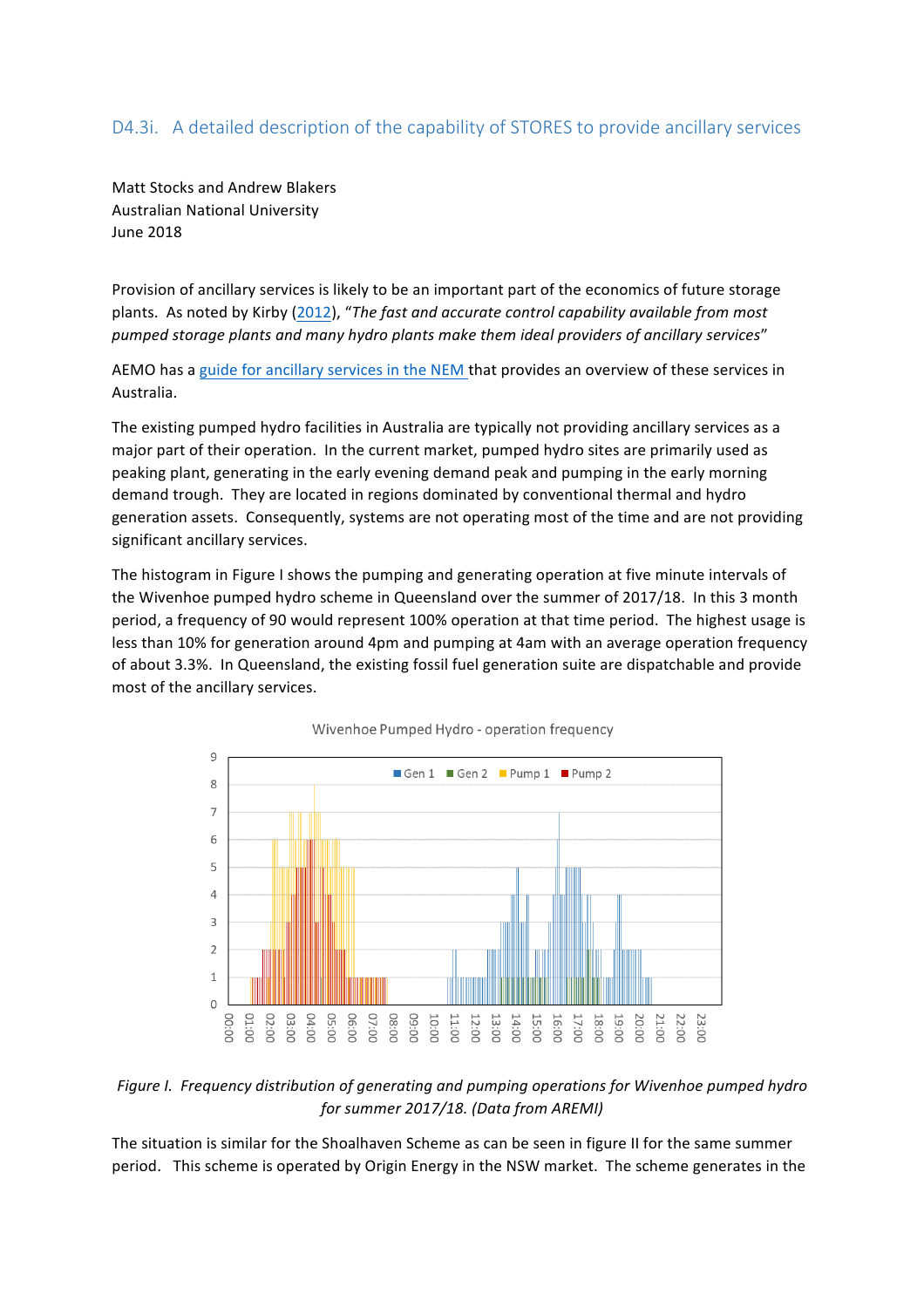evening peak and pumps in the morning in a similar profile to Wivenhoe but with a higher overall usage fraction. The scheme is operation in the early evening peak (57pm) almost 50% of the time during this period. This scheme is currently not operating 75% of the time. Pumping time is greater than generating times, due to the efficiency of the pumping and the dual use of the system for water supply.



Figure II. Frequency distribution of generating and pumping operations for Shoalhaven pumped *hydro for summer 2017/18. (Data from AREMI)*

Currently, existing dispatchable fossil fuel provide and conventional hydro generating assets in New South Wales and Queensland provide most ancillary services. The marginal cost for providing ancillary services is low when these assets are generating. The operation of storage is likely to change significantly as the amount of dispatchable generation decreases in future. As current fossil fuel generators retire and are replaced by variable generators, the expectation is that sources of storage will need to operate at higher frequency and will be more available to provide these services. 

This is highlighted in simulations by Koraitarov et al 2014. This work showed that the value of ancillary services provided by pumped hydro increased by more than 60% in a high wind scenario relative to a base renewable scenario. The importance of using advanced (variable speed) pumped hydro units due to their ability to regulate in pumping mode was also highlighted.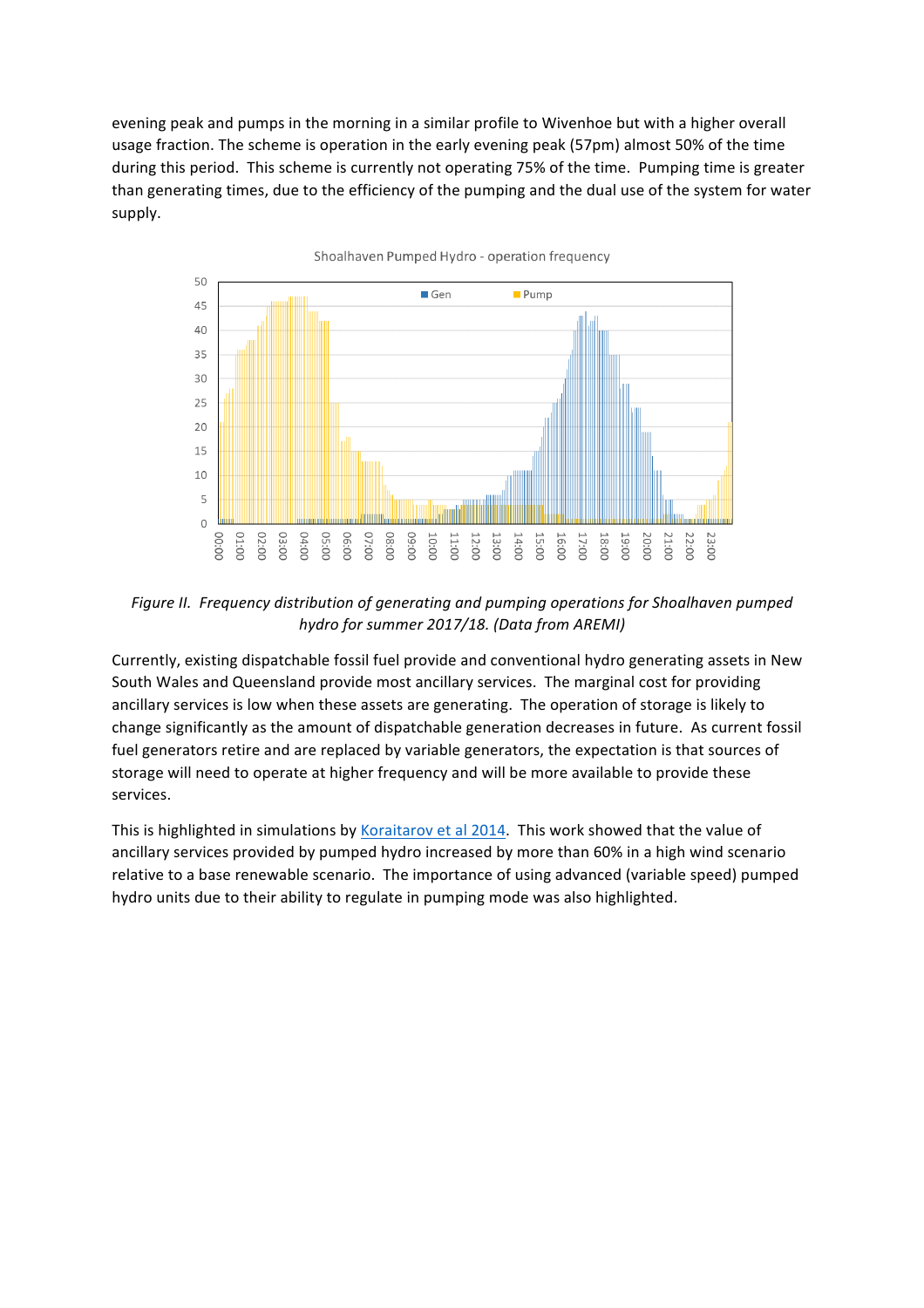

Figure III. Simulations of variable speed pumped hydro unit operation. This shows the ability of these pumped hydro units to rapidly change supply/demand and to provide ancillary services both when *pumping and generating. (Koritarov 2014)*

### **Frequency control services**

The Australian electrical system is designed to operate in a tight band of frequency around 50Hz. Difference in the balance between supply and demand leads to changes in the frequency with the rate of change of frequency proportional to the size of the supply/demand difference and the rotational inertia of synchronous generators in the system.

### Regulation frequency control

Regulation frequency services are the primary tool used to maintain frequency. Small deviations in the balance between supply and demand lead to variation in frequency as synchronous generators' rotational speed varies to maintain energy balance. The rate of change of frequency is inversely proportional to the amount of inertia provided by synchronous generators for a given difference between supply and demand in the system.

Generators that provide regulation services (raise or lower) respond to signals from AEMO to increase or decrease their power output on time frames of less than 6 seconds based on changes in frequency. 

Wind and PV generations can provide these services but are typically not designed to be operated in this manner at present. These variable generators usually aim to provide all available energy into the network. There are several ARENA trials underway at Hornsdale and Woolnorth investigating the potential for wind farms to provide FCAS services remotely controlled by AEMO.

Output from variable speed wind farms with electronic power conversion are constrained between zero and the maximum available wind power. In order to provide *raise services*, the generator needs to be operating below maximum available power energy so that the energy supply can be increased when necessary. This is inefficient for wind and PV generators, requiring curtailment of some potential power in order to be available to provide these services. Provision of *lower services* only require reduction in power (curtailment) at the time of provision of the services. If there is no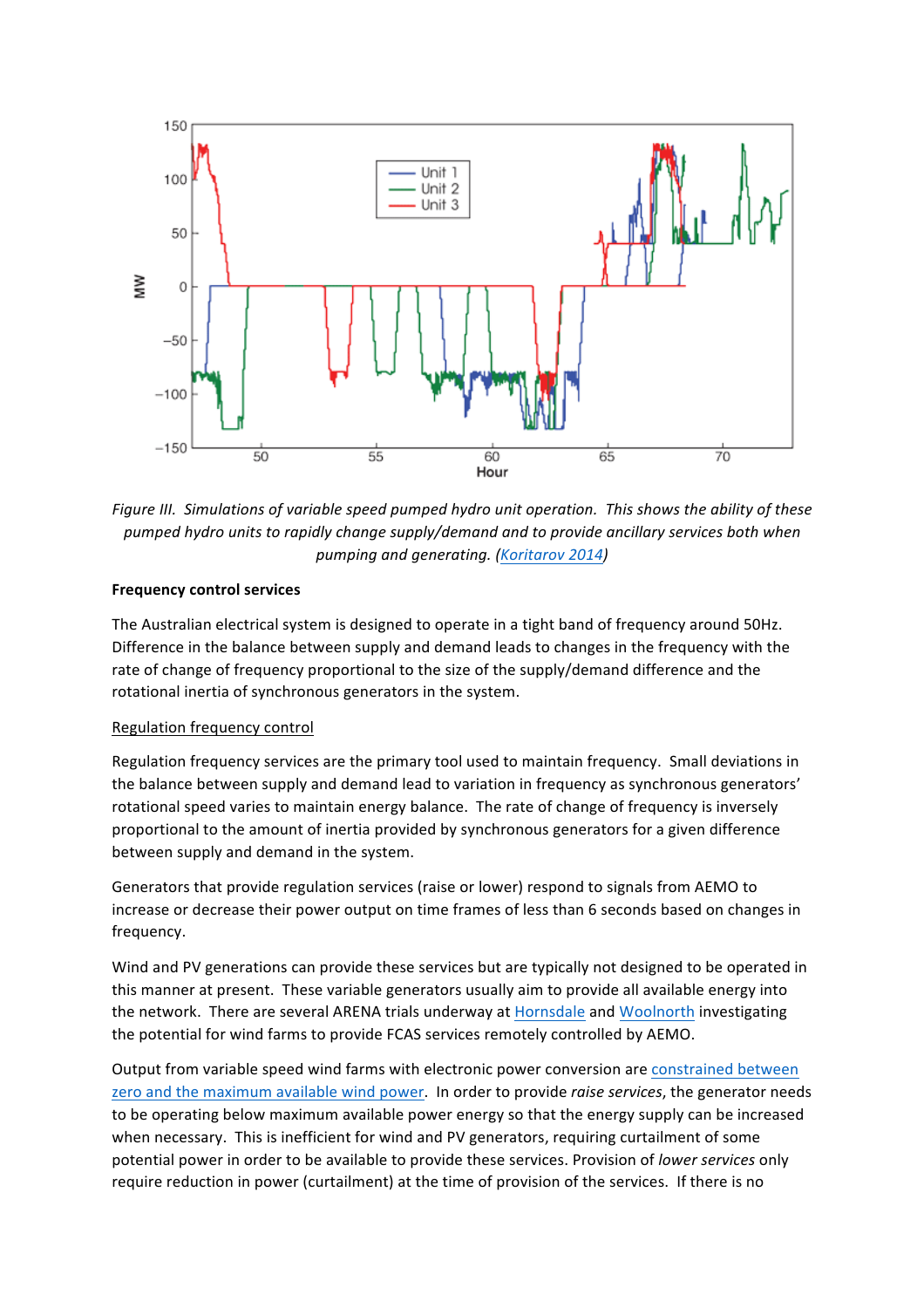generation due to an absence of wind or sunshine, then neither of these (raise nor lower) services are available.

Pumped hydro systems, both synchronous and variable speed, can be used to provide these services when in generation mode. Generation can be rapidly adjusted through changes of water flow, provided that the system is not operating at the extreme of its operational range. For example, Dinorwig pumped hydro plant was primarily designed to provide these services and can transfer from OMW (spinning in air) to 1320MW in less than 12 seconds. In operation, tests of Ohkawachi pumped hydro was reported to achieve changes of 32MW in 0.2 seconds and accurate achievement of power targets throughout the frequency regulation time frames.

Variable speed systems can also effectively provide these services in pumping mode. The speed of the pump can be raised or lowered leading to a corresponding change in the demand. An increase in demand is equivalent to a decrease in supply and acts as a lower service and vice versa for a decrease in demand. The earlier mentioned report on Ohkawachi pumped hydro system demonstrates that fast accurate changes in power are achievable (e.g. raise and lower of 80MW in 0.2s in pumping mode). Synchronous systems are less flexible with the pumping demand only varying with changes in frequency of the network.

Other sources of energy storage can also effectively provide these services. Batteries are very effective in achieving rapid increases or decreases in power, as demonstrated by the 100MW Tesla battery installed at the Hornsdale wind farm in South Australia. AEMO has reported the very high accuracy of the Hornsdale Power Reserve to signals from the AEMO's Automatic Generation Control in comparison to services provided by a conventional steam turbine.

#### Contingency frequency control

Contingency frequency control services are used to correct supply/demand imbalances after a major contingency event. These events include tripping of a major load, loss of a generator or failure of a transmission line. AEMO's planning process includes identifying the scale of a reasonable contingency events (typically loss of the largest generator and load in the system), and then procuring the contingency frequency support services to enable the system to return to stability if this event was to occur.

These services are procured based on different time frames. These are fast raise/lower (6 second), slow raise/lower (60 seconds) and delayed raise/lower (5 minutes). These different time periods reflect the response times of different generators. For example, an OCGT gas turbine can respond to requests to changes in supply much more rapidly than a thermal generating unit.

If it is already operating in generation mode, a pumped hydro plant in generating mode can provide all of these services effectively for all times frames within the limits of its generation range due to its ability to rapidly change the flow of water through the turbine).

The pumped hydro system can also be operating in spinning reserve mode. The generator is synchronised to the grid but the turbine is spinning in air (no water supplied). The turbine can then rapidly transition to full generation. As reported earlier, Dinorwig Power Station can change from 0 to 1,320 MW in 12 seconds.

Variable speed pumped hydro units can also provide raise or lower services during pumping operation with the ability to quickly and flexibly adjust the pumping demand as can be seen in figure III. Fixed speed (synchronous units) can only switch off to reduce demand to provide raise services.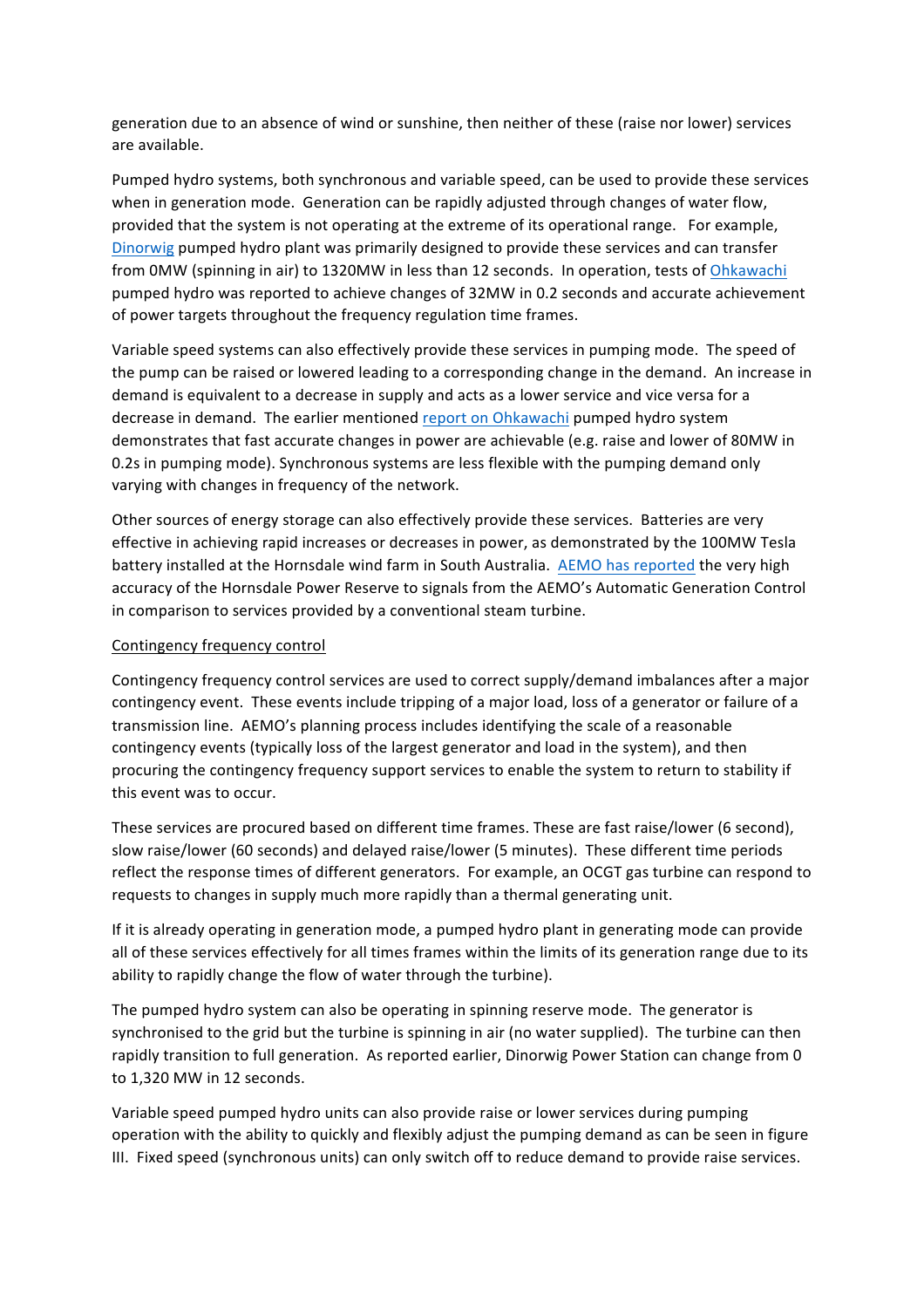Batteries can also provide these services at all these time intervals across the full range of the charging/discharging power of the system.

### System Restart Services

System Restart Ancillary Services (also known as Black Start) are provided by generators which are capable of providing the initial power required to enable synchronisation of the grid.

Conventional hydro is generally considered an ideal black start generator as it requires minimum auxiliary power (usually provided by a local diesel generator) to enable the re-energisation of the local network. A hydroelectric station needs very little initial power to start (just enough to open the intake gates and provide excitation current to the generator field coils), and can put a large block of power on line very quickly to allow start-up of fossil-fuel or nuclear stations (Black Start).

The same service can be provided by pumped hydro plants in the same manner as conventional hydro plants provided that there is water remaining in the upper reservoir to enable generation.

The total value of system restart services in Australia is relatively modest at approximately \$21M across the NEM as reported by AEMO in the NMAS cost report. This is not expected to change significantly in the future.

## System strength

System strength is a measure of the ability of the system to remain stable in the presence of faults. Synchronous generators contribute significantly to system strength due to their ability to inject significant additional current in response to changed conditions within the network. This provides negative feedback reducing the rate of change in the system. They can also provide sufficient current to enable the triggering of protection devices in the network. However, the further these generators are from the source of the fault, the less their impact due to the impedance of the transmission network. Further explanation of the importance of system strength can be found in the ACIL Allen Renwables SA report (2016)

Batteries and other inverter based generators (e.g. PV and most wind generators and variable speed pumped hydro) are not effective at providing system strength. These systems rely on monitoring the voltage in the external system and injecting power in response to the characteristics of the network at the point of connection. In the presence of a significant system fault, inverter based systems are limited in the amount of current they can supply to the network without damage. Generation from non-synchronous sources is growing rapidly in the National Electricity Market (NEM). South Australia (SA) currently has 1,700 megawatts (MW) of non-synchronous generation registered (currently all wind generation), which is above SA's average operational demand (from AEMO 2017).

Unlike batteries, synchronous pumped hydro storage systems can provide system strength. This may be particularly important in regions like northern South Australia where closure of synchronous generators (e.g. Northern Power Station) and increasing wind and PV generation are reducing system strength. Electranet are looking to install synchronous condensors in South Australia to improve system strength, a service that could instead be provided by the various pumped hydro announcements in South Australia.

### Network Support Ancillary Services

There are a range of other ancillary services which are used to manage the network. These can be provided by pumped hydro systems when operating in synchronous condenser mode. The